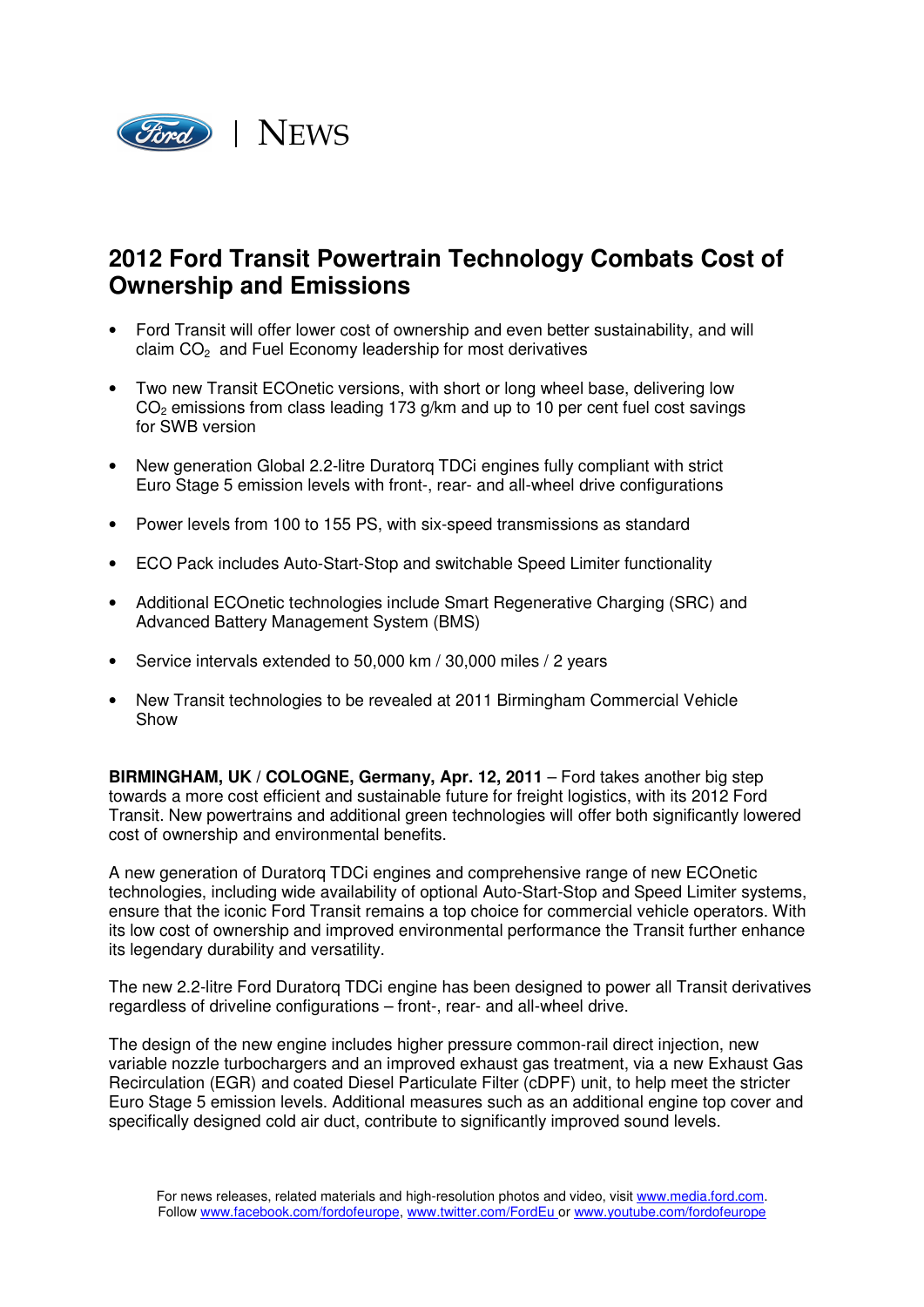The range of available Ford ECOnetic Technologies has also been expanded to ensure the best possible efficiency can be achieved. These technologies include:

- Smart Regenerative Charging
- Advanced Battery Management System (BMS)
- Optional ECO Pack, including disengageable Auto-Start-Stop and 110 km/h Speed Limiter functionalities, available for most powertrain combinations.

The power levels and characteristics of the 2.2-litre Duratorq TDCi engine have been carefully developed to match the requirements of the various drive line combinations on offer with the Ford Transit. Front-wheel drive versions will be available with 100, 125 and 140 PS. For rearwheel drive derivatives the most powerful engine choice unit will deliver 155 PS. Perhaps even more important are the increases achieved in torque, delivering superior pulling power: even the 100 PS entry level engine delivers maximum torque of 310 Nm, while the 155 PS rear wheel drive version delivers an impressive 385 Nm of maximum torque.

Combined with the now standard six-speed transmission, with its longer gearing for both lower noise and fuel consumption levels, the 2012 Ford Transit is targeted to provide further improved cost of ownership and better sustainability through sub-segment leading CO<sub>2</sub> and fuel economy figures.

Exceptionally low fuel consumption and emissions are delivered via two new front-wheel driven Ford Transit ECOnetic versions, a 100 PS FT280 in a short wheel base low roof version, and the 125 PS FT350 with long wheel base and medium roof, both equipped with the ECO Pack as standard. The more compact version will provide average  $CO<sub>2</sub>$  emissions of just 178 g/km, which reduces further to 173 g/km when equipped with the optional fixed 100 km/h speed limiter.

Christine Lund, Chief Program Engineer for the Ford Transit, said: "The 2012 Transit range is a clear statement of Ford's commitment to superior commercial vehicle low cost of ownership and improved sustainability. The new Transit ECOnetic FT280 is set to emit up to 16 g/km less  $CO<sub>2</sub>$  than its already impressive predecessor. This clearly means an improvement to both the environmental performance and the operation expenses by cutting fuel costs by up to 10 per cent."

Significant additional improvements in the cost of ownership will also be achieved by extended service intervals. The Transit models are offering a service interval of up to 50,000 km / 30,000 miles, or every two years. Internal calculations made for selected markets have shown that the annual costs for scheduled maintenance can be reduced significantly in comparison to the current model Transit, covering a range of savings from around 25% to more than 40% depending on model variants.

The Transit range also demonstrates how Ford's European Commercial Vehicle team is providing a laser-sharp focus on customer needs. "The first Transit ECOnetic version was launched in 2009 and was very well received, but professional customers also told us that the fixed implementation of the speed limiter was not the best solution for all daily drive cycle situations," explained Christine Lund. "With the new optional ECO Pack available for most of the new powertrain applications, Auto-Start-Stop and the Speed Limiter are automatically engaged on start up, but can be switched off if required. However, for best possible fuel economy the fixed 100 km/h speed limiter is still available as an option, also helping the Transit ECOnetic FT280 version to achieve the best-in-class figure of 173  $q/km$  CO<sub>2</sub>."

For news releases, related materials and high-resolution photos and video, visit www.media.ford.com. Follow at www.facebook.com/ford, www.twitter.com/ford or www.youtube.com/fordvideo1